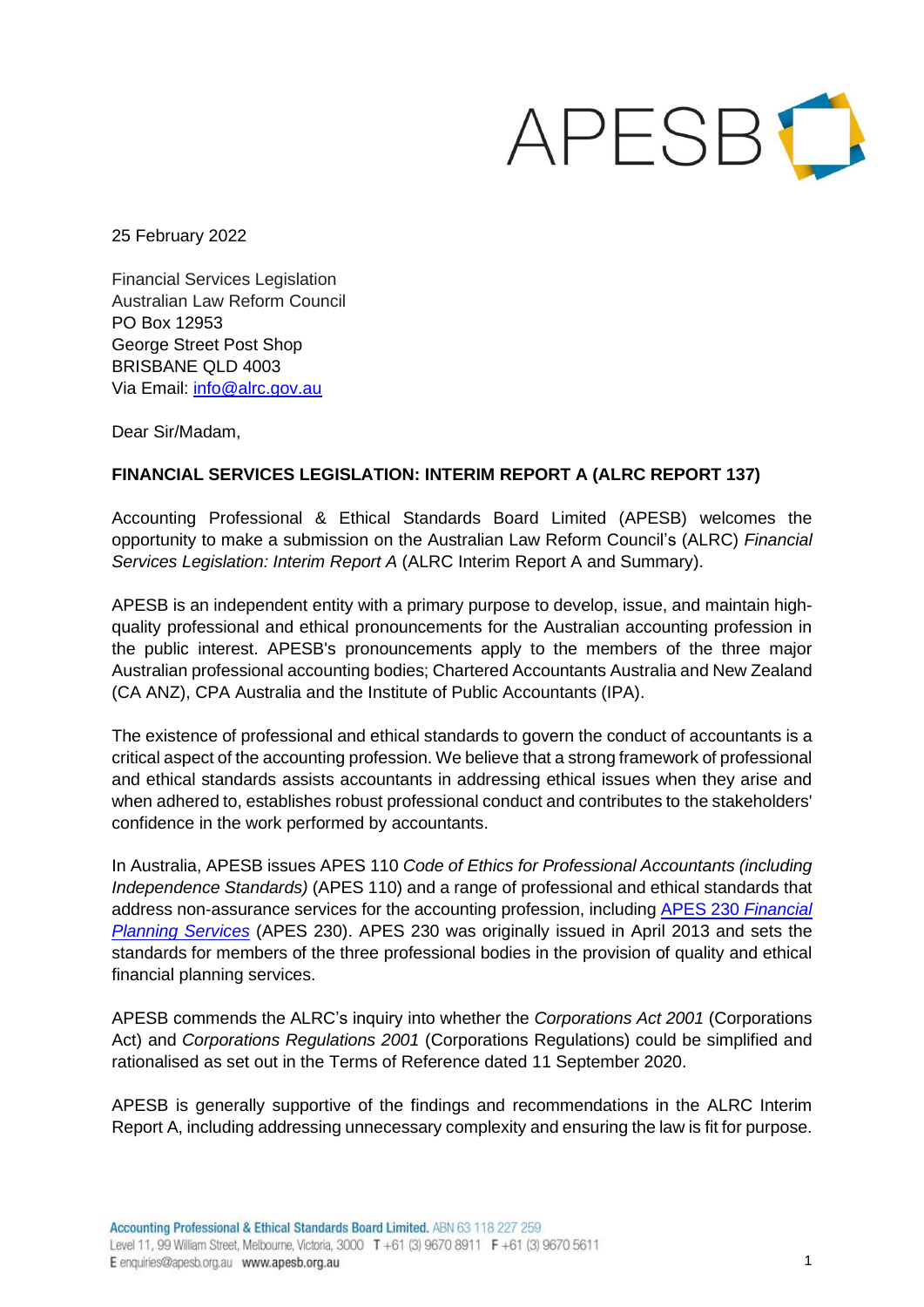Appendix A provides APESB'S feedback on specific questions and proposals in the ALRC Interim Report A that are relevant to, and in accordance with, APESB's mandate.

We trust you find these comments useful in your deliberations. If you wish to discuss further or should you require any additional information, please contact APESB's Chief Executive Officer, Channa Wijesinghe, at

Yours sincerely

Nancy Milne OAM **Chairman**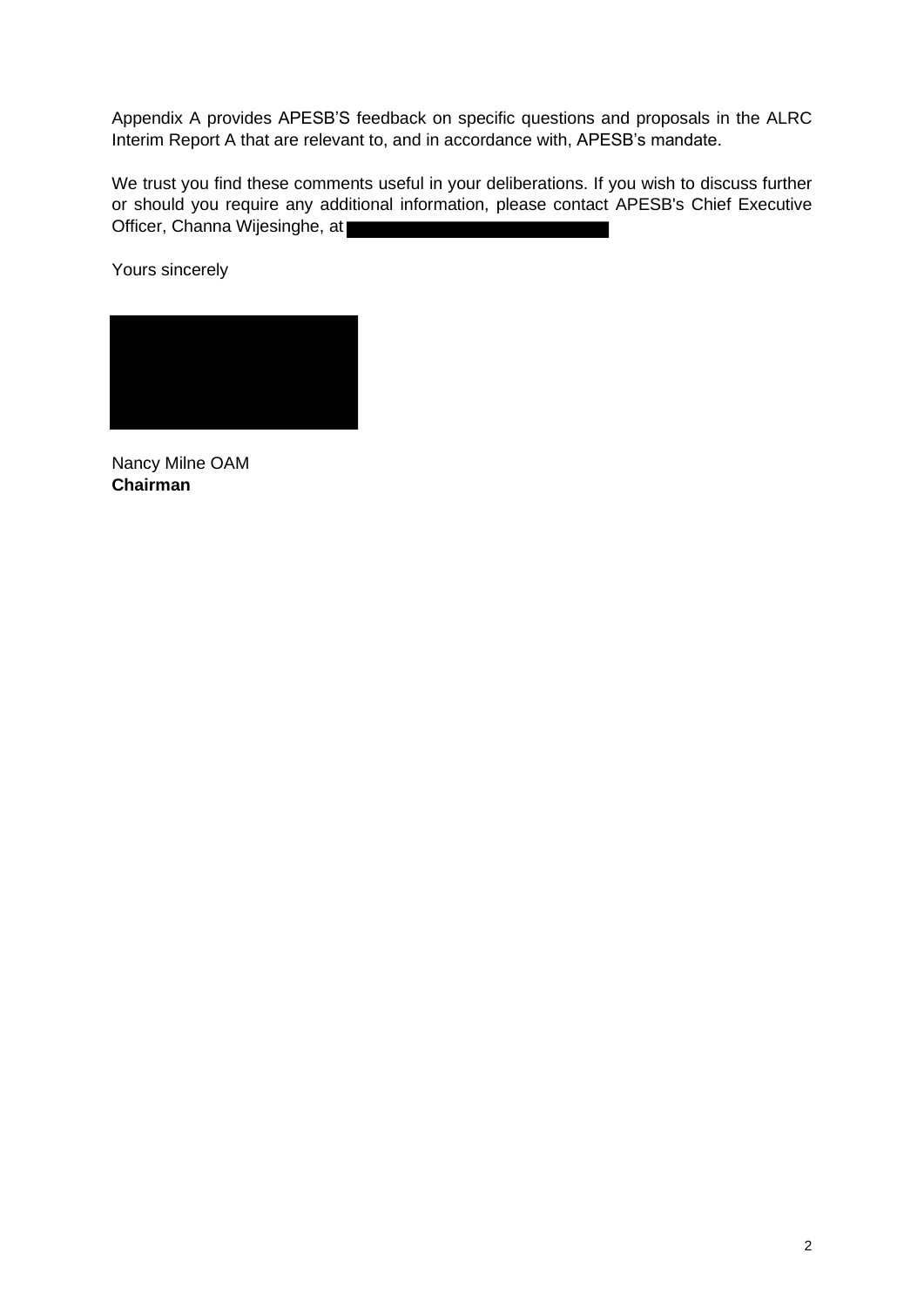## **Appendix A – APESB's Specific Comments**

Question A1 – *What additional data should the Australian Law Reform Commission generate, obtain, and analyse to understand:*

- *a. legislative complexity and potential legislative simplification;*
- *b. the regulation of corporations and financial services in Australia; and*
- *c. the structure and operation of financial markets and services in Australia?*

APES 230 *Financial Planning Services* (APES 230) falls under the category 'Non-Statutory Professional Standards' in *Figure B: Financial services regulatory ecosystem map* on page 7 of the ALRC Interim Report A Summary. APES 230 sets out accountants' professional and ethical obligations in respect of:

- fundamental responsibilities when performing a 'financial planning service';
- compliance with professional independence requirements;
- terms of engagement;
- basis of reporting of 'financial planning advice';
- remuneration (including fees for service, asset-based fees and third-party payments); and
- documentation and quality control.

'Financial planning service' is defined in APES 230 as a service where the professional accountant provides 'financial planning advice' to a client. 'Financial planning advice' is defined to be advice in respect of a client's personal financial affairs specifically related to wealth management, retirement planning, estate planning, risk management and related advice, including:

- (a) advice on financial products such as shares, managed funds, superannuation, master funds, wrap accounts, margin lending facilities and life insurance carried out pursuant to an Australian Financial Services License (AFSL);
- (b) advice and dealing in financial products as defined in section 766C of the Corporations Act;
- (c) advice and services related to the procurement of loans and other borrowing arrangements, including credit activities provided pursuant to an Australian Credit License (ACL); and
- (d) other advice such as taxation, real estate and non-product related advice on financial strategies or structures provided as part of the advice under  $(a) - (c)$ .

APES 230 was first issued in 2013 and, in certain respects, led the way and created a pathway for discussion on key issues relevant to the financial services industry, such as remuneration methods. The Board's preference for remuneration is fee for service as it eliminates threats created by other remuneration methods. However, based on concerns raised by respondents and stakeholders in 2012/2013, the Board permitted alternative methods (asset-based fees and third-party payments) with additional safeguards, namely 'informed consent' and disclosures designed to make the client aware of the quantum of fees, to reduce threats to the fundamental principles in APES 110 to an acceptable level.<sup>1</sup>

Basis for Conclusions - APES 230 (apesb.org.au)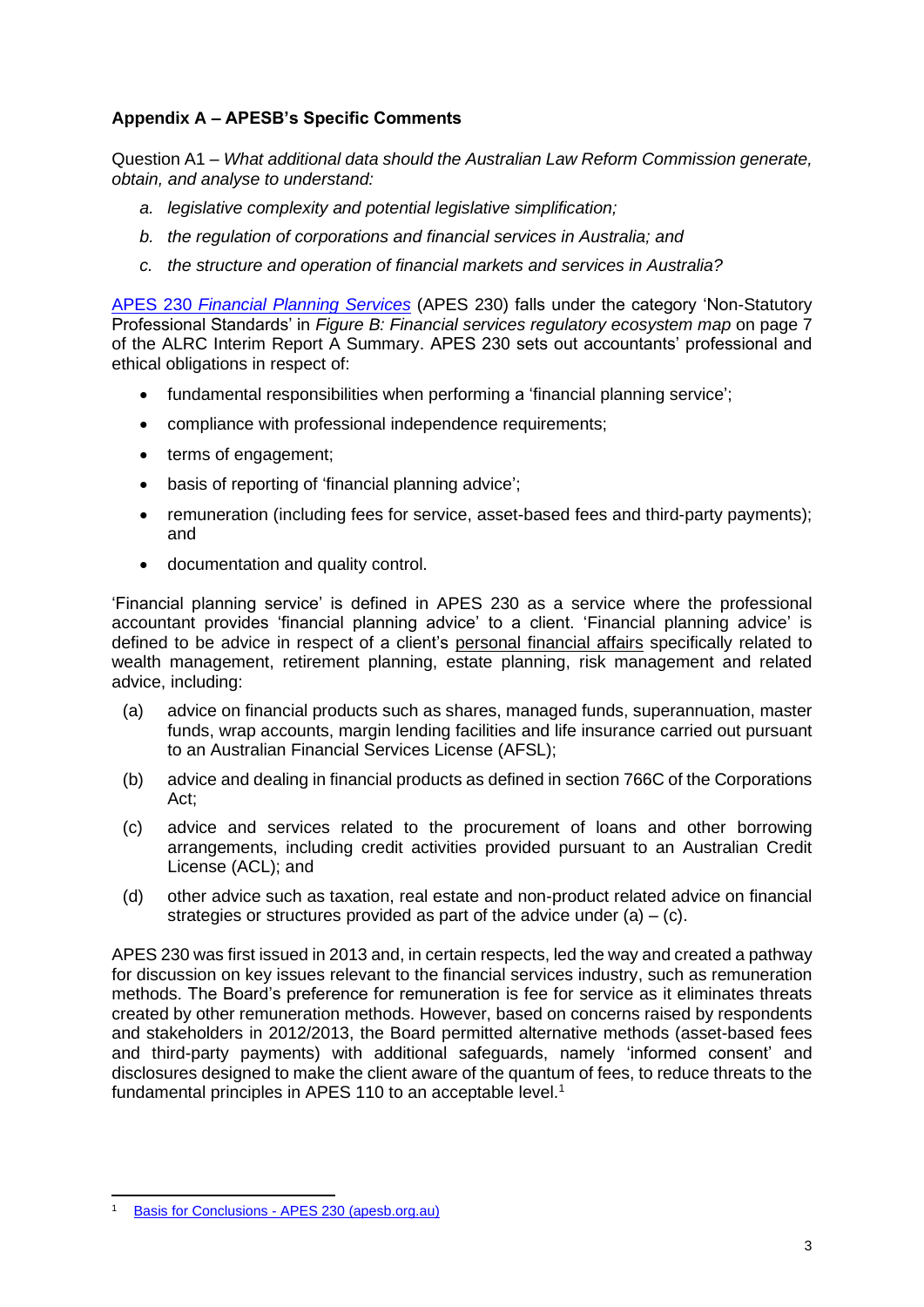The Professional Standards Councils of Australia reviews the accounting professional bodies' (CA ANZ, CPA Australia and the IPA) processes to monitor compliance with APESB standards by their members, as part of the approval of the Professional Standards Schemes.

*Question A2 – Would application of the following definitional principles reduce complexity in corporations and financial services legislation?*

*When to define (Chapter 4):*

- *a. In determining whether and how to define words or phrases, the overarching consideration should be whether the definition would enhance readability and facilitate comprehension of the legislation.*
- *b. To the extent practicable, words and phrases with an ordinary meaning should not be defined.*
- *c. Words and phrases should be defined if the definition significantly reduces the need to repeat text.*
- *d. Definitions should be used primarily to specify the meaning of words or phrases, and should not be used to impose obligations, tailor the application of particular provisions, or for other substantive purposes.*

*Consistency of definitions (Chapter 5):*

- *a. Each word and phrase should be used with the same meaning throughout an Act, and throughout all delegated legislation made under that Act.*
- *b. Relational definitions should be used sparingly.*
- *c. To the extent practicable, key defined terms should have a consistent meaning across all Commonwealth corporations and financial services legislation.*

*Design of definitions (Chapter 6):*

- *a. Interconnected definitions should be used sparingly.*
- *b. Defined terms should correspond intuitively with the substance of the definition.*
- *c. It should be clear whether a word or phrase is defined, and where the definition can be found.*

APESB generally supports the principles set out above in relation to when to define and the consistency and design of definitions. We agree that applying these principles would reduce complexity in corporations and financial services legislation. In particular, APESB agrees that:

- definitions should enhance readability, facilitate comprehension and be used where they significantly reduce the need to repeat text;
- words and phrases should have the same meaning throughout an Act, delegated legislation and across Commonwealth corporations and financial services legislation; and
- it should be clear that a word or phrase is defined.

APESB has 21 current pronouncements consisting of APES 110, APES 230, 13 other standards and 6 guidance notes. APESB's *Due process and working procedures for the development and review of APESB pronouncements* (APESB's due process document) includes APESB's drafting approach and details the consistency of elements across APESB pronouncements. APESB's pronouncements all have a 'Definitions' section (or 'Glossary' in APES 110) upfront directly after the 'Scope and Application' Section.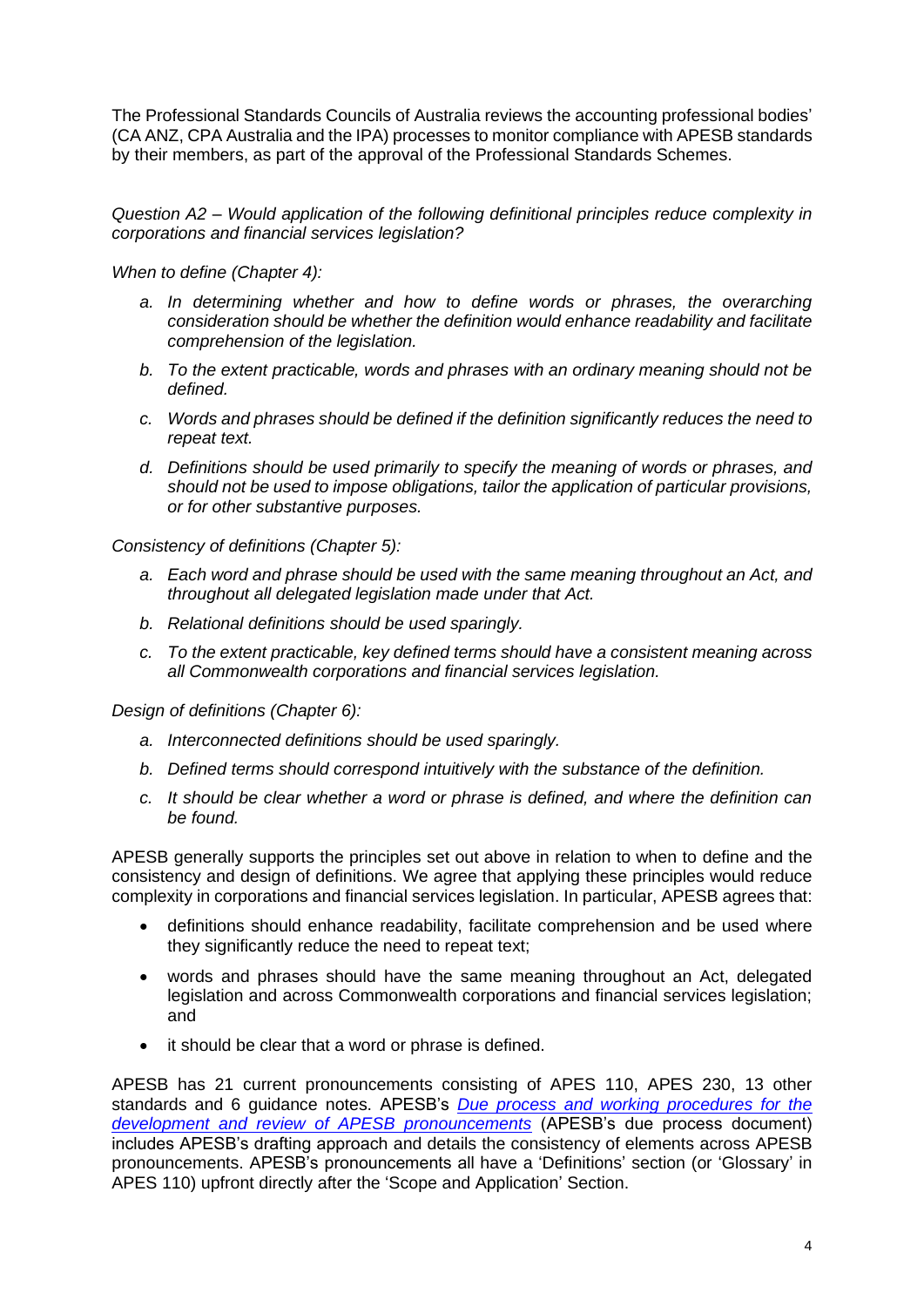Section 5.4(d) of APESB's due process document notes '*definitions contained in the APESB pronouncements are to be applied in the interpretation of APESB pronouncements and are consistent across all pronouncements issued by APESB*'.

APESB believes that including the definitions up front enhances the readability and interpretability of our pronouncements. APESB pronouncements include defined terms in title case and blue font throughout to ensure that these terms stand out from the remainder of the text and highlight that the meaning of these terms forms part of the interpretation of the relevant sentence/paragraph. Further, APESB pronouncements have interactive PDF features, including pop-up definitions, so defined terms are readily accessible throughout to enhance interpretation.

*Proposal A3 – Each Commonwealth Act relevant to the regulation of corporations and financial services should be amended to enact a uniform definition of each of the terms 'financial product' and 'financial service'.*

APESB is supportive of having uniformity of definitions for 'financial product' and 'financial service' across Commonwealth Acts. We are of the view that this will reduce complexity for the financial services industry and assist the interpretability of the relevant corporations and financial services legislation.

APESB also believes that such uniformity will assist in applying and interpreting APES 230, which is linked to the Corporations Act and the *National Consumer Credit Protection Act 2009* (National Credit Act). For example, 'financial planning advice' in APES 230 (refer to Question 1A above) includes:

- advice on 'financial products' pursuant to an AFSL and the definition of AFSL includes a licence to provide 'financial services' under Chapter 7 of the Corporations Act;
- advice and dealings in 'financial products' as defined in section 766C of the Corporations Act; and
- advice and services provided pursuant to an ACL and the definition of ACL means a licence that authorises the licensee to engage in credit activities as defined in the National Credit Act.

*Proposal A13 – The Corporations Act 2001 (Cth) should be amended to:*

- *a. remove the definition of 'financial product advice' in s 766B;*
- *b. substitute the current use of that term with the phrase 'general advice and personal advice' or 'general advice or personal advice' as applicable; and*
- c. *incorporate relevant elements of the current definition of 'financial product advice' into the definitions of 'general advice' and 'personal advice'.*

APESB supports Proposal A13 as we agree that removing the definition of 'financial product advice' (which always constitutes either general advice or personal advice) in section 766B will simplify the Corporations Act as it is an unnecessary intermediary concept.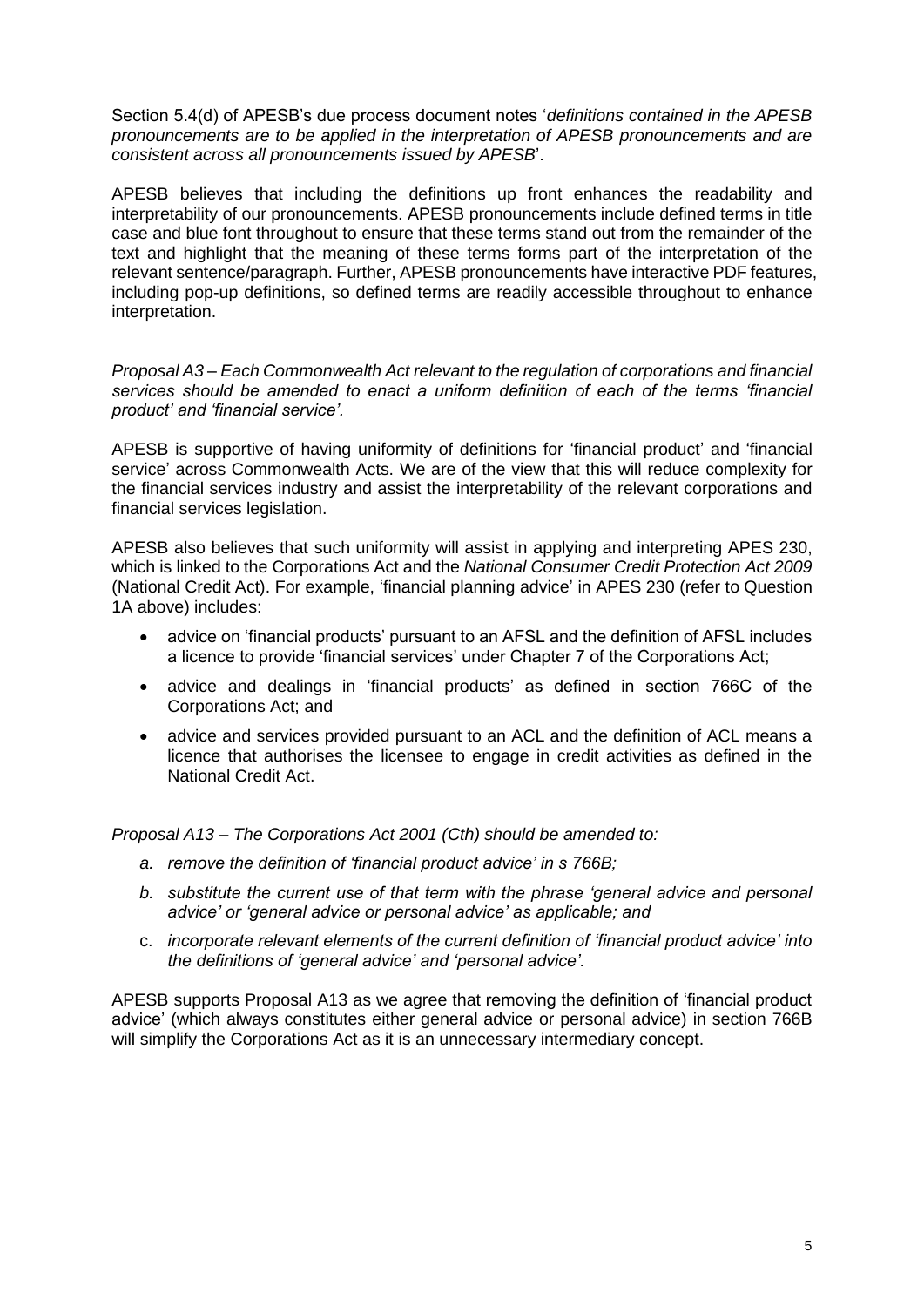*Proposal A14 – Section 766A(1) of the Corporations Act 2001 (Cth) should be amended by removing from the definition of 'financial service' the term 'financial product advice' and substituting 'general advice'.*

APESB supports Proposal A14, which results in '*decoupling personal advice from the definition of financial service*' and maintaining 'general advice' as a financial service. <sup>2</sup> APESB is of the view that this will enhance and clarify the regulatory distinction between general advice and personal advice, the latter which is subject to more extensive requirements.

*Proposal A15 – Section 766B of the Corporations Act 2001 (Cth) should be amended to replace the term 'general advice' with a term that corresponds intuitively with the substance of the definition.*

APESB supports Proposal A15 to rename 'general advice' to be more intuitive to its substance and enhance its distinction from 'personal advice'. We note that the replacement term is a matter that the Quality of Advice Review may consider<sup>3</sup> And that ASIC's research indicating that relabelling 'general advice' may not have a measurable effect on consumers' perceptions of the nature of the 'advice'.<sup>4</sup>

APESB notes that the scope of APES 230 covers all the work undertaken by a professional accountant that meets the definition of 'financial planning services' (see Question A1 above), which captures all the different activities performed in a financial planning practice. APESB believes that it is not appropriate to issue a professional standard that only captures some services performed in a financial planning practice and not others.<sup>5</sup>

*Proposal A16 – Should the definition of 'retail client' in s 761G of the Corporations Act 2001 (Cth) be amended:*

- *a. to remove:*
	- *i. subsections (5), (6), and (6A), being provisions in relation to general insurance products, superannuation products, RSA products, and traditional trustee company services; and*
	- *ii. the product value exception in sub-s (7)(a) and the asset and income exceptions in sub-s (7)(c); or*
- *b. in some other manner*

When APES 230 was issued in 2013, APESB determined to define 'client' in a manner to capture all clients and not to make the distinction between retail and wholesale clients as there should not be two different standards of professional service provided.<sup>6</sup> The Board believes that the same level of service should be provided across the spectrum of clients.

As such, whether the client is retail or wholesale under the AFSL licensing regime is irrelevant to the application of APES 230 to 'financial planning services' provided by professional accountants. Further, APESB notes that any changes to the definition of 'retail client' in section 761G of the Corporations Act will not affect the application of APES 230.

<sup>&</sup>lt;sup>2</sup> Paragraph 11.57 of ALRC-FSL-Interim-Report-A.pdf.

<sup>&</sup>lt;sup>3</sup> Paragraph 11.61 of **ALRC-FSL-Interim-Report-A.pdf**.

<sup>4</sup> Paragraph 11.71 of ALRC-FSL-Interim-Report-A.pdf.

<sup>5</sup> Page 3 of Basis for Conclusions - APES 230 (apesb.org.au).

Page 4 of Basis for Conclusions - APES 230 (apesb.org.au).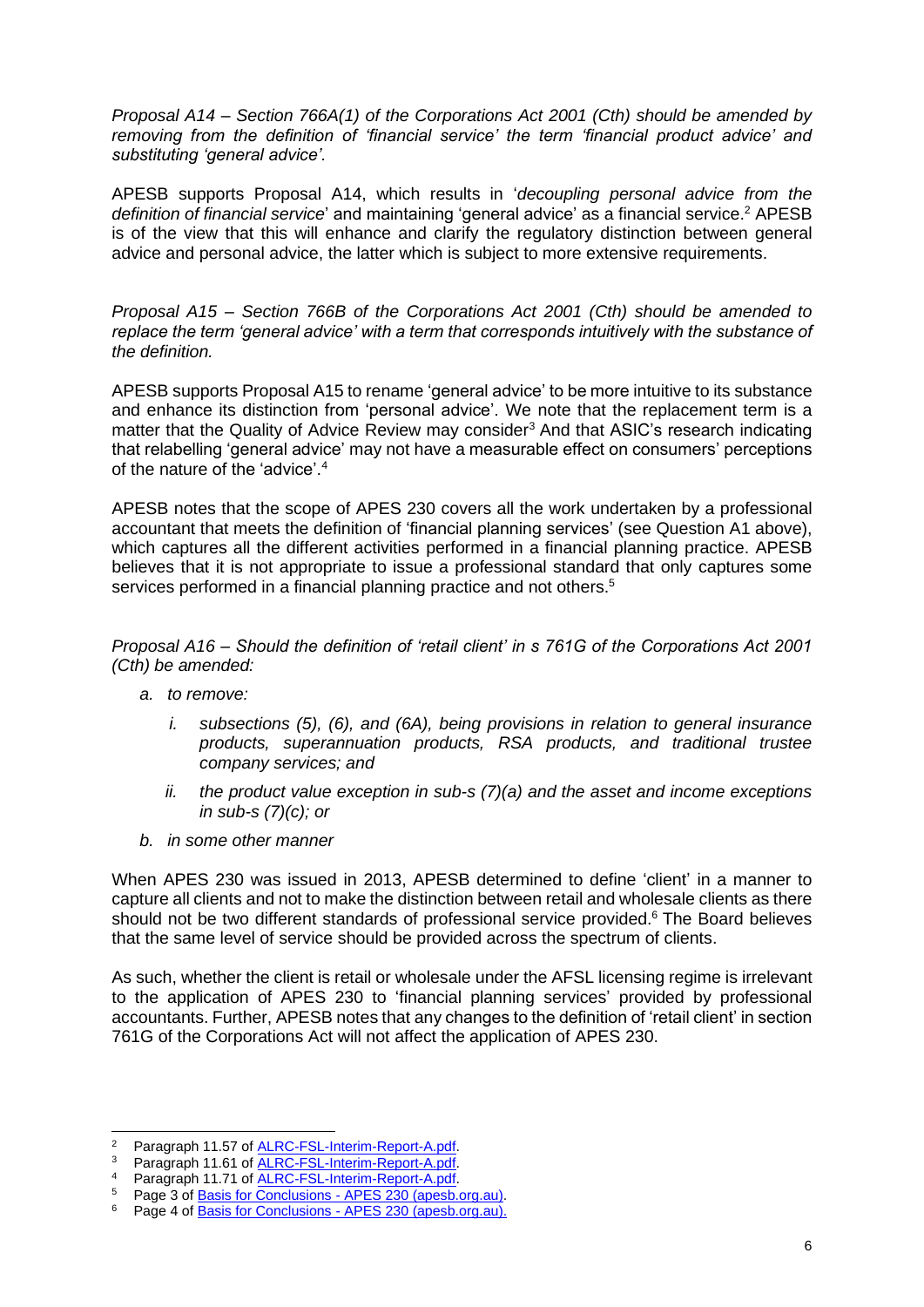However, APESB supports amending the definition of 'retail client' in section 761G of the Corporations Act to remove complexity, to make it contemporary, and meet the underlying policy intent. The definition of a retail client has various exclusions, which are the subject of ongoing debate and we believe this should be reflected in simpler, more understandable legislation.

APESB supports Proposal A16a.i. to remove subsections 761G(5), (6) and (6A) of the Corporations Act to simplify the application of the definition of 'retail client'. APESB also supports Proposal A16a.ii. to remove the product value exception in subsection 761G(7)(a) and the asset and income exceptions to 'retail client' in subsection 761G(7)(c).

APESB agrees that if individuals have the means to acquire a product of a certain value or have assets and income above set limits does not necessarily mean they have the requisite knowledge to make an informed decision.<sup>7</sup> Further, APESB notes there are now estimated to be about 3.25 million consumers or 1.09 million households meeting the definition of wholesale investor (\$2.5m in assets and annual income over \$250,000 in the previous two years) up from 104,000 households in 2002 when the rule commenced.<sup>8</sup> This 1000% increase appears to reflect this exception has become arbitrary, outdated and inconsistent with underlying policies.

*Proposal A21 – Section 912A(1)(a) of the Corporations Act 2001 (Cth) should be amended by:*

- a. *separating the words 'efficiently', 'honestly', and 'fairly' into individual paragraphs;*
- b. *replacing the word 'efficiently' with 'professionally'; and*
- c. *inserting a note containing examples of conduct that would fail to satisfy the 'fairly' standard.*

APESB is generally supportive of Proposal A21. We agree that 'professionally' should replace 'efficiently' in section 912A(1)(a) of the Corporations Act. This is consistent with the courts' interpretation of 'efficiently' to mean adequate performance, capable and competent<sup>9</sup> and the term's current use is obscure. 10

APESB believes this will also improve consistency between APES 230 and the Corporations Act. APES 230 sets out accountants' obligations when providing 'financial planning advice' including the following professional obligations:

- Professional competence and due care in accordance with Subsection 113 *Professional Competence and Due Care* of APES 110 and paragraphs 3.7 to 3.10 of APES 230;
- Confidentiality in accordance with Subsection 114 *Confidentiality* of APES 110 and paragraphs 3.11 to 3.16 of APES 230;
- Professional appointments in accordance with Section 320 *Professional Appointments* of APES 110 and paragraph 3.17 of APES 230;
- Marketing in compliance with Subsection 115 *Professional Behaviour* of APES 110 and paragraph 3.18 of APES 230; and
- Professional Independence and Section 4 of APES 230.

Paragraph 12.51 of ALRC-FSL-Interim-Report-A.pdf.

<sup>&</sup>lt;sup>8</sup> More than 3 million Aussies are now 'sophisticated investors' (afr.com)

Paragraph 13.68 of ALRC-FSL-Interim-Report-A.pdf.

<sup>10</sup> Paragraph 13.68 of ALRC-FSL-Interim-Report-A.pdf.